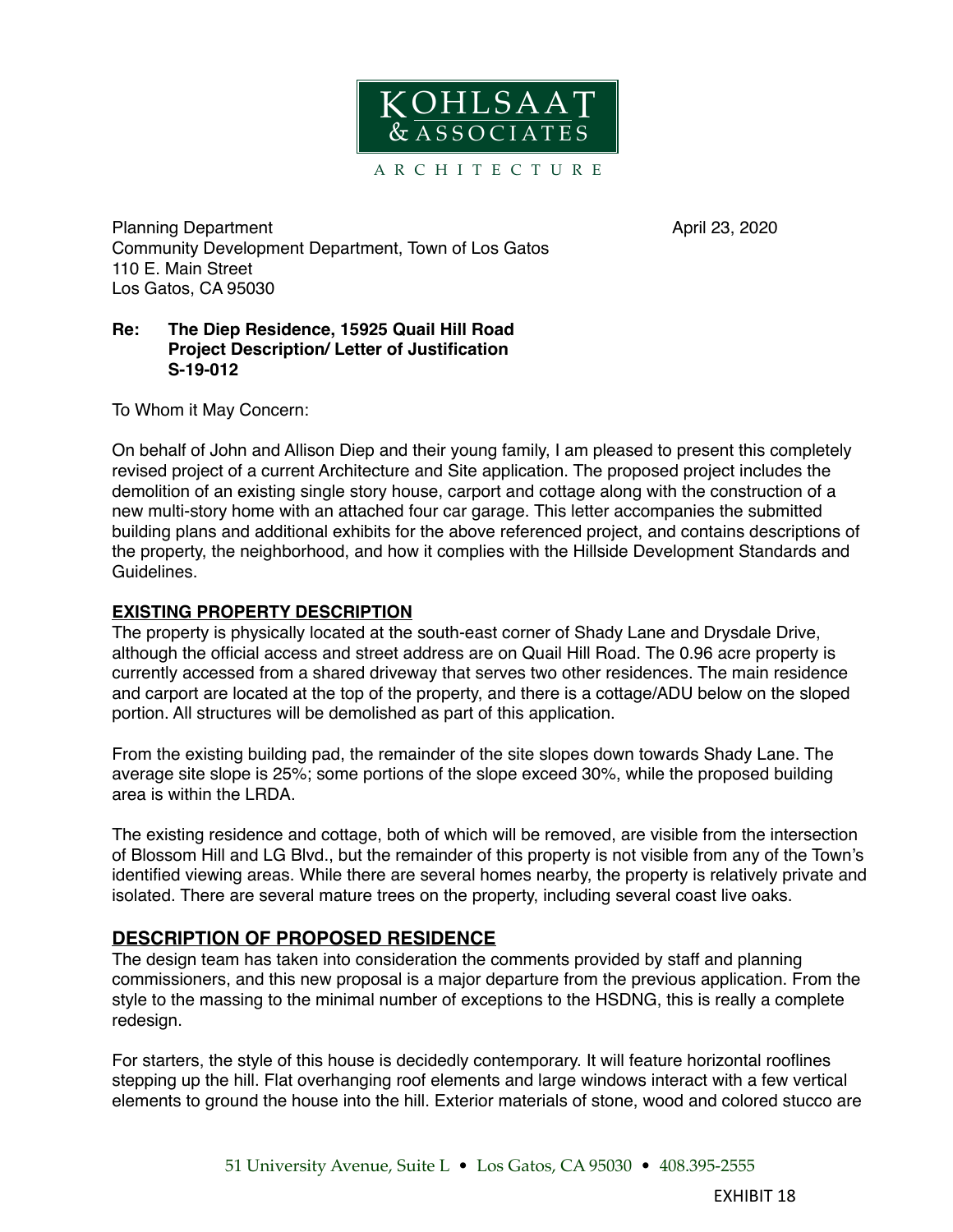well-suited to the hillside environment. It will feature stone veneer, stucco, and stained wood siding; doors and window frames will be premium level aluminum in a dark anodized color. The forms are simple and appropriate for the hillside setting. A color and materials spreadsheet was completed and complies with the HDG&S.

As a condition to developing this property, the owners have agreed to vacate the Quail Hill vehicular easement and access their new residence from Drysdale Drive. This means that the existing flat pad The proposed house is situated wholly within the LRDA, just below the existing cottage. The front setback from Shady Lane is 101 feet, while the narrow lot dictates using the entire width (to the 20 foot setbacks). The house relates to Drysdale as the main entryway faces the street. A new walkway leads to a clearly delineated entry porch.

Both the first and second floors are set into the hillside to reduce visual impact. The house never touches the 25 foot height limit plane, maxing out around 22 feet, and in most instances is substantially lower. The overall combined height of the front elevation (as viewed from Shady Ln) comes in at 34'-9". It should be noted that it is virtually impossible for anyone to see this overall height from a straight vantage point, so the height will feel even less than what is actually there.

The proposed residence will not be more than 25% visible from any viewing area, including Blossom Hill and Los Gatos Blvd. The proposed development will not impact the privacy of the neighbors, and in fact, it will only improve the situation.

The proposed size of the home has been reduced by over 20%, from the previous 10,482 total sq. ft. to 8,621 sq. ft. The house has 5,076 sq. ft. of exposed living space that is countable towards the allowable FAR (5,100 SF + 400 SF Garage Allowance). There is basement space on both the main and lower floors totaling 3,545 sq. ft. Of this, 2,222 sq. is for parking and storage on the lower floor, while 1,323 sq. ft. is on the main level. By contrast, the previous design included 5,387 sq. ft. of below grade area.

To reduce visibility from both Drysdale and Shady Lane, the garages are tucked under the main floor and are accessed by a driveway off Drysdale. The garages are almost entirely below grade. Instead of a drive-in type of structure of the previous design, these are more traditional in nature and are a much more efficient use of space. Extra parking and maneuvering space has been provided since Drysdale is a steep and narrow street with limited parking opportunities. A total number of four covered and five uncovered parking spaces have been provided, all achieved with relatively minor grading.

# **SITE RESTORATION**

Once the existing structures have been removed, the man made building pad will become very apparent and noticeable. We are proposing to restore the upper slope to as natural a slope as possible, preferably less than 30% slope. This will also address a major potential liability of an unsupported fill slope, which happens to loom over the new residence. This area will be relandscaped both for naturalization and for stability; a new trail will eventually be put in to provide access to the remaining upper pad area.

As a result of the grading and naturalization operation, two trees will need to be removed. One is Tree #597, a 20" dia. deodar cedar, listed as "fair", and the other is #598, an 18" dia. incense cedar, which is listed as being in poor condition.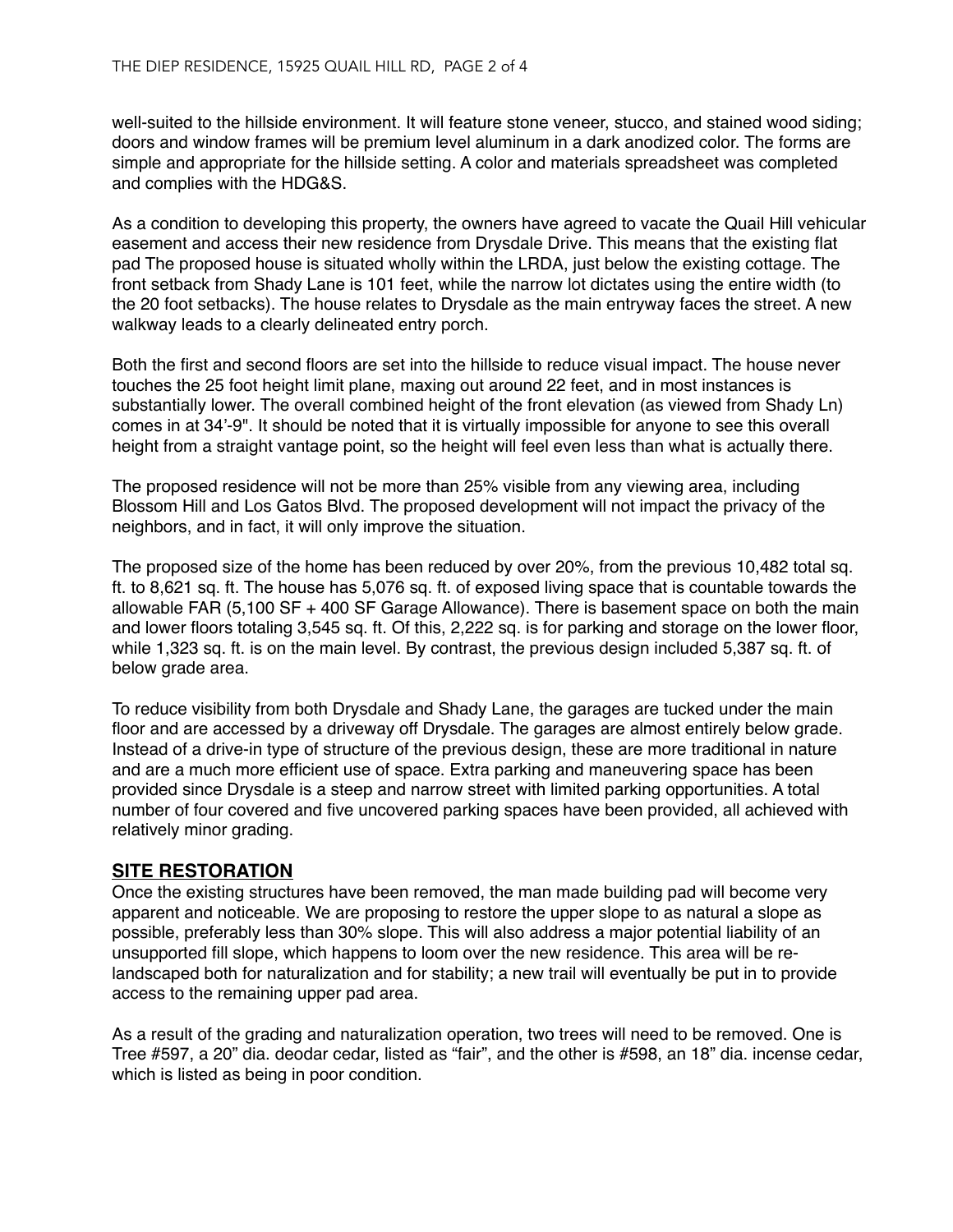# **EXCEPTIONS TO H,S,D&G REQUESTED**

This design is achieved with the minimum number of requested exceptions to the HSD&G. In fact the house itself doesn't require any exceptions either to grading or in terms of cut and fill. The exceptions we are formally requesting our itemized as follows:

Side Terrace: An exception to exceed the maximum fill height is being requested to fill under the main floor exterior terrace. The height needed will be 6 feet to be able to have this relatively small terrace be on the same level as the main floor. Due to the tight constraints of the property, this area is the only legitimate exterior entertaining space, and the lower retaining wall will be landscaped.

# **LANDSCAPING AND SITE WORK**

Preliminary Grading and Drainage plans were prepared by the civil engineering firm Hanna Brunetti. Earthwork quantities are relatively low for a hillside project. 1,891 cubic yards of cut and fill are required for the driveway and landscape areas; an additional 885 cu. yds. are required to naturalize the upper hill and old building pads.

Preliminary landscape plans were prepared by David Fox LA. The plan shows the site layout with the entry walk and stairs, outdoor terraces, existing and new trees as well as planted areas. A total of 73 new trees are shown to be planted. Several new trees are shown along the western property line to provide privacy screening between neighbors. Layers of trees and shrubs are being planted on both Shady Lane and Drysdale to screen the house from the road. Drought and deer tolerant plants are proposed- especially beyond 30 feet from the house- refer to the landscape plans for more detail.

One terrace is planned on the West side that connects both to the driveway and upper hill levels. There is also a small walk-out terrace behind the house, on the upper level, to provide light and access to the upper hill. This is achieved with two semi-circular retaining walls and a staircase.

# **COMPLIANCE WITH HILLSIDE DEVELOPMENT STANDARDS & GUIDELINES**

In addition to what was identified above, the proposed home specifically addresses the Hillside Development Standards and Guidelines as follows:

SITE/ PLANNING:

- The new home has been sited to maintain privacy of neighboring properties (II.C.G2)
- The siting of the house in relation to Drysdale Drive reduces the driveway length and grading impacts
- All of the perimeter trees have been preserved;
- **•** The siting of the house reduces impact on visibility from the valley by being below the existing two structures being removed.

### HARMONY/COMPATIBILITY:

§ Given the hillside setting, with minimal neighbors for architectural context, the property allows for some freedom in exterior styling. The Contemporary Modern style responds very well to the design intent of the HDG&S in that it blends with this natural setting.

SCALE AND MASS:

The multi-story home steps down the slope and the massing is tucked into the hillside. Flat roofs are used throughout and the majority of the ridgeline is under 20 feet.